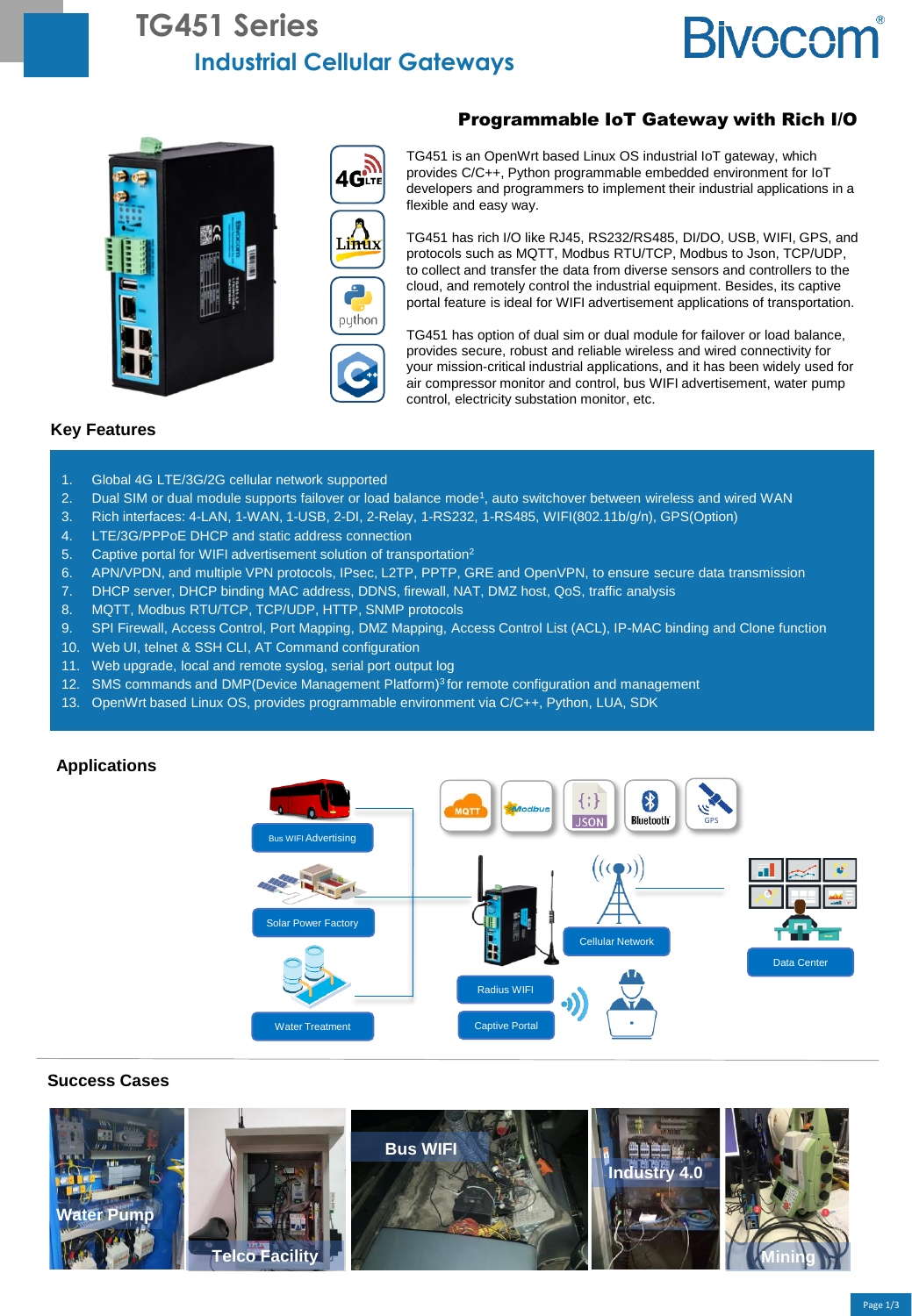## **Specifications**

|                                     | <b>Cellular Interfaces</b>                                                                                   |                                                                                                                                     | <b>Software</b>                                                                                                                                                                                                               |                                                                                                     |                                                                                                                             |  |
|-------------------------------------|--------------------------------------------------------------------------------------------------------------|-------------------------------------------------------------------------------------------------------------------------------------|-------------------------------------------------------------------------------------------------------------------------------------------------------------------------------------------------------------------------------|-----------------------------------------------------------------------------------------------------|-----------------------------------------------------------------------------------------------------------------------------|--|
| ٠                                   | Antenna<br>Connector<br><b>SIM Slot</b><br><b>ESD Protection</b>                                             | $2 \times 50 \Omega$ SMA Female<br>1, or 2(DSSM, or DSDM)<br>15KV                                                                   | <b>Network Protocols</b><br><b>Serial Port</b>                                                                                                                                                                                | HTTP, ARP, QoS, SNTP, Telnet, SSH                                                                   | PPP, PPPoE, SNMP v1/v2c/v3, TCP, UDP,<br>DHCP, RIPv1/v2, OSPF, BGP, DNS, DDNS,<br>MQTT, Transparent (TCP Client/Server, UDP |  |
| <b>Ethernet Interface</b>           |                                                                                                              |                                                                                                                                     |                                                                                                                                                                                                                               |                                                                                                     | Client/Server), Modbus Gateway (Modbus RTU<br>to Modbus TCP)                                                                |  |
|                                     | <b>Ports</b><br><b>Data Rates</b><br><b>ESD Protection</b>                                                   | 5-RJ45 (1-WAN, 4-LAN or 5-LAN configurable)<br>10/100 Mbps (Auto-Sensing), Auto MDI/MDIX<br>1.5KV                                   | <b>VPN Tunnel</b><br>Firewall<br>Management                                                                                                                                                                                   | IPsec/PPTP/L2TP/GRE/OpenVPN<br>ACL/DMZ/Port Mapping/MAC Binding<br>Web, CLI, SMS, Cloud DMP (Device |                                                                                                                             |  |
| <b>Serial Interfaces</b>            |                                                                                                              |                                                                                                                                     | Management Platform)<br>WWAN and WAN Failover, Dual SIM Backup<br><b>Reliability</b><br>$\bullet$                                                                                                                             |                                                                                                     |                                                                                                                             |  |
|                                     | <b>Connector</b><br><b>Ports</b><br><b>Baud Rate</b>                                                         | Terminal block, 3.5 mm female socket with lock<br>1-RS232, 1-RS485<br>300bps to 230400bps                                           | Secondary<br>Development                                                                                                                                                                                                      | Watchdog                                                                                            | and Load Balance, Hardware & Software<br>OpenWrt based Linux OS, support C/C++<br>Python, LUA and SDK                       |  |
|                                     | <b>ESD protection</b>                                                                                        | 8KV for RS232, 15KV for RS485                                                                                                       | <b>Physical Characteristics</b>                                                                                                                                                                                               |                                                                                                     |                                                                                                                             |  |
| Wi-Fi                               | <b>Antenna Connector</b><br><b>Standard</b><br><b>Transmission Rate</b>                                      | $1 \times 50 \Omega$ SMA Male<br>IEEE 802.11b/g/n, AP and Client modes<br>IEEE802.11b/g: Up to 54Mbps<br>IEEE802.11n: Up to 300Mbps | <b>Ingress Protection</b><br><b>Housing &amp; Weight</b><br><b>Dimensions</b><br><b>Mounting</b>                                                                                                                              | <b>IP30</b><br>Desktop, DIN-Rail                                                                    | Metal, 630g(1.39lbs), without accessories<br>145 x 114 x 45mm (5.71 x 4.49 x 1.77in)                                        |  |
|                                     | <b>Security</b>                                                                                              | Open, WPA, WPA2, WPA/WPA2 Enterprise,<br>Radius                                                                                     | <b>Environmental</b>                                                                                                                                                                                                          |                                                                                                     |                                                                                                                             |  |
|                                     | <b>Tx Power</b><br><b>Rx Sensitivity</b>                                                                     | 18dBm (11g), 21dBm (11b)<br><-72dBm@54Mpbs                                                                                          | <b>Operating Temperature</b><br><b>Storage Temperature</b>                                                                                                                                                                    | -35°C to +75°C (-31°F to +167°F)<br>-40°C to +80°C (-40°F to +176°F)                                |                                                                                                                             |  |
| $UO$                                |                                                                                                              |                                                                                                                                     | <b>Relative Humidity</b><br>5% to 95% (non-condensing)<br><b>Ethernet Isolation</b><br>1.5 kV RMS                                                                                                                             |                                                                                                     |                                                                                                                             |  |
| DI                                  | <b>Connector</b>                                                                                             | Terminal block, 3.5 mm female socket with lock<br>2-DI (0-30V Input)<br>Status "0": 0-3V, status "1": 5-30V                         | <b>Others</b>                                                                                                                                                                                                                 |                                                                                                     |                                                                                                                             |  |
|                                     | <b>DO</b>                                                                                                    | 2-Relay (Up to 5A and 30VDC/250VAC output)                                                                                          | <b>Reset Button</b><br>$\bullet$<br><b>LED Indicators</b>                                                                                                                                                                     | 1                                                                                                   | Power, WIFI, System, Alarm, Online, Signal                                                                                  |  |
|                                     | <b>External Storage</b><br><b>USB Port</b><br>SD (Optional)<br>Usage                                         | 1 x USB 2.0<br>1 x Micro SD interface, Up to 32G<br>User Program, Data Storage and Firmware<br>Upgrade                              | <b>Built-in</b><br>Approvals <sup>4</sup><br><b>Warranty Period<sup>5</sup></b>                                                                                                                                               | Strength                                                                                            | Watchdog, RTC, Timer<br>CE, RCM, FCC*, NBTC<br>Standard: 12 Months<br>Extended: 2-5 Years                                   |  |
| <b>GPS (Optional)</b>               |                                                                                                              |                                                                                                                                     | <b>Standard Package Content</b>                                                                                                                                                                                               |                                                                                                     |                                                                                                                             |  |
|                                     | <b>Module</b><br>Antenna<br>Connector                                                                        | Built-in independent GPS Module<br>$1 \times 50$ Ω SMA Female                                                                       | 1.<br>TG451 Gateway<br>2.                                                                                                                                                                                                     | 1 PCS<br>Power Adapter(DC 12V/1.5A,<br>1 PCS<br>EU/US/UK/AU plug optional)                          |                                                                                                                             |  |
| <b>Power Supply and Consumption</b> |                                                                                                              |                                                                                                                                     | RP-SMA WIFI Antenna (19.5cm, 5dBi)<br>3.<br>4.<br>Mag-mount Cellular Antenna (SMA                                                                                                                                             |                                                                                                     | 1 PCS<br>2 PCS                                                                                                              |  |
| $\bullet$                           | <b>Connector</b><br><b>Standard Power</b><br><b>Input Voltage</b><br><b>Working Mode</b><br><b>Idle Mode</b> | 2-pin with 3.5 mm terminal block<br>DC 12V/1.5A<br>5-35 VDC<br>280~330mA@12VDC<br>190~240mA@12VDC                                   | Male, 1 meter, 5dBi)<br>5.<br>RS232 Cable (DB9 Female, 1 meter)<br>1 PCS<br>6.<br>Ethernet Cable(1 meter)<br>1 PCS<br>7.<br>6-Pin Terminal Block<br>2 PCS<br>8.<br>2-Pin Terminal Block<br>1 PCS<br>9.<br>DIN-Rail mount kits |                                                                                                     | 1 PCS                                                                                                                       |  |

#### **Order Information**

| Model           | <b>Part Number</b>                                                                                                                                                                        | <b>Description</b>                                                         | <b>Cellular Network</b>                           | <b>Frequency Band<sup>6</sup></b>                                                                                         |  |
|-----------------|-------------------------------------------------------------------------------------------------------------------------------------------------------------------------------------------|----------------------------------------------------------------------------|---------------------------------------------------|---------------------------------------------------------------------------------------------------------------------------|--|
| <b>TG451-LF</b> | $TG451-L<1><2><2><3>$                                                                                                                                                                     | 4G Gateway, WIFI, 1-RS232, 1-<br>RS485, 5-RJ45, 1-USB, 2-DI, 2-DO          |                                                   | 4G LTE CAT 4<br>EMEA/Asia:<br>B1/B3/B5/B7/B8/B20/B38/B40/B41<br>ANZ/LATAM: B1/B3/B5/B7/B8/B28<br>NA: B2/B4/B5/B12/B13/B14 |  |
|                 | 2. < 2> DS=dual SIM on single module, for failover only<br>DM=dual SIM on dual module, for failover and load balance<br>3. < 3> W= 2.4G single band WIFI<br>G=GPS, independent GPS module | 1. <1> means modules for different cellular network, countries and regions | 4G LTE<br>3G/WCDMA/UMTS/HSPA+<br><b>EDGE/GPRS</b> |                                                                                                                           |  |
| <b>TG451-W</b>  | $TG451-W<1><2><2><3>$                                                                                                                                                                     | 3G Gateway, WIFI, 1-RS232, 1-<br>RS485, 5-RJ45, 1-USB, 2-DI, 2-DO          | 3G/WCDMA/UMTS/HSPA+<br><b>EDGE/GPRS</b>           | Global: 800/850/900/1900/2100                                                                                             |  |